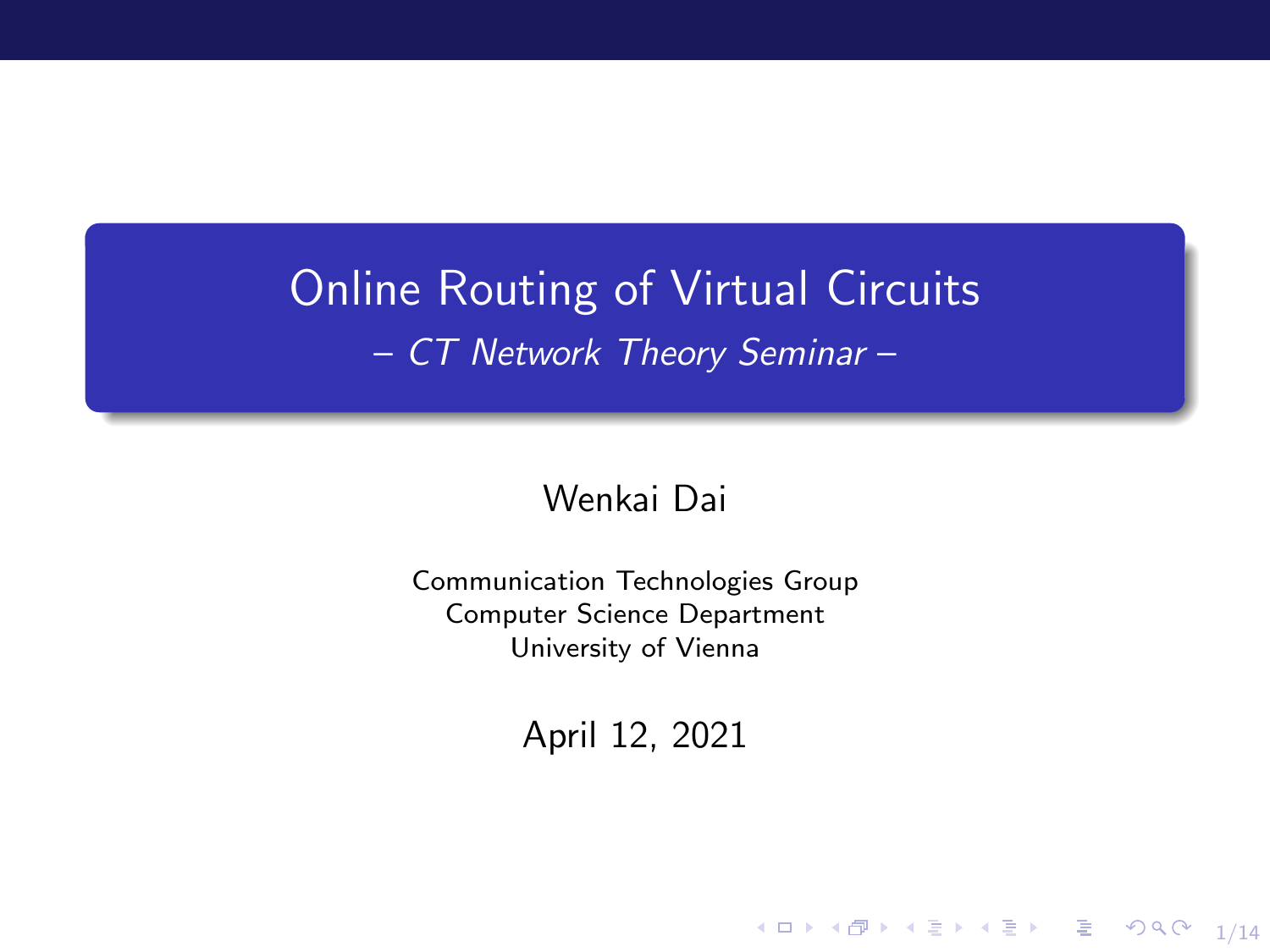<span id="page-1-0"></span>



#### 2 [Lower Bound for Online Virtual Circuits Routing](#page-11-0)

2/14



3 [Introduction to Doubling Approach](#page-14-0)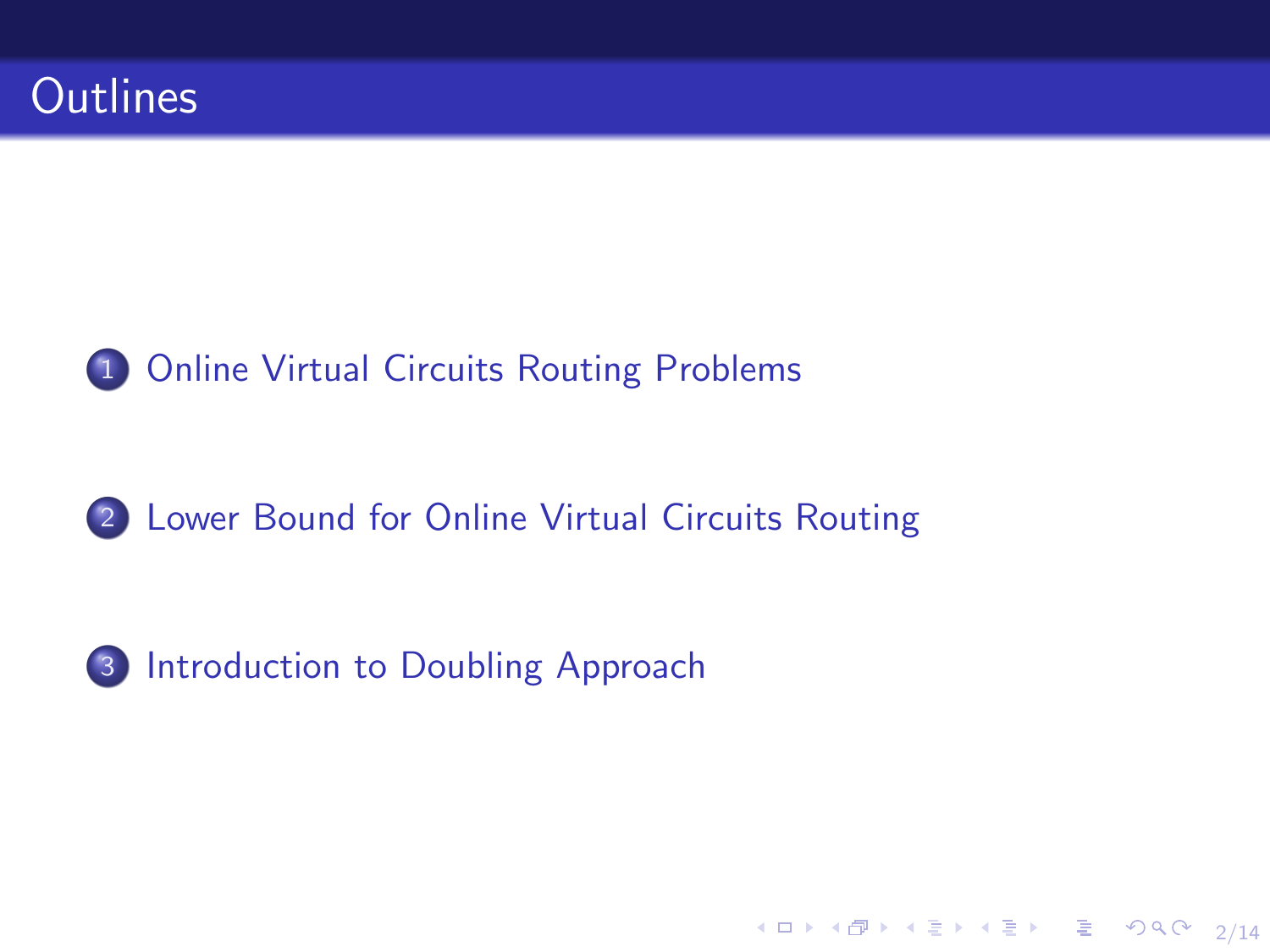<span id="page-2-0"></span>[Online Virtual Circuits Routing Problems](#page-2-0)<br>● 00000

### Introduction



Permanent: no rerouting once a route assigned unless failures

3/14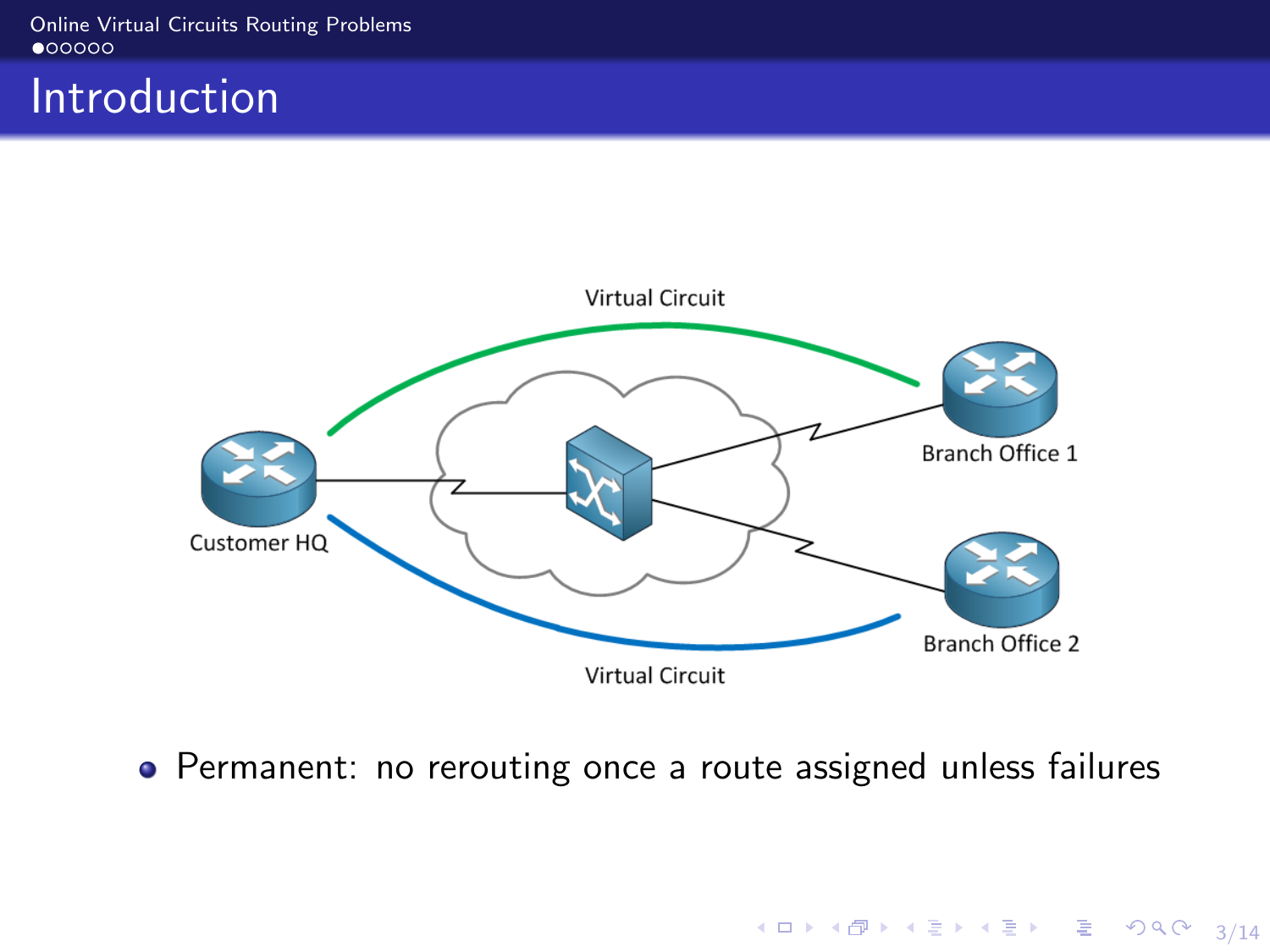# <span id="page-3-0"></span>The Online Virtual Circuits Routing Problem

Input:

- An edge-weighted graph  $G = (V, E, u)$ , where  $|V| = n$ .  $|E| = m$ , and a capacity function  $u : E \rightarrow \mathbb{R}^+$ ;
- Each request  $r_i$ :  $r_i = (s_i, t_i, p(i))$ , is to request a path from  $s_i$ to  $t_i$  in  $G$  using bandwidth  $p(i)$ ;
- Normalization: for each request  $r_i$ ,  $\forall e \in E$ ,  $p_e(i) = \frac{p(i)}{u(e)}$ ;
- A sequence of requests:  $\sigma = (r_1, r_2, \ldots, r_k)$ .

Definitions:

- Online algorithm  $\mathscr A$  assigns routes  $\mathscr P = \{P_1, P_2, \ldots, P_k\}$ ;
- Offline algorithm  $\mathscr{A}^*$  assigns routes  $\mathscr{P}^* = \{P_1^*$  $P_1^*$ ,  $P_2^*$  $P_k^*$ , ...,  $P_k^*$  ${}_{k}^{*}$  } ;
- $\bullet$  Given a set of routes  $\mathscr P$ , relative load after the first j requests:

$$
\ell_e(j) = \sum_{\substack{i: e \in P_i \\ i \leq j}} p_e(i), \qquad \ell_e^*(j) = \sum_{\substack{i: e \in P_i^* \\ i \leq j}} p_e(i)
$$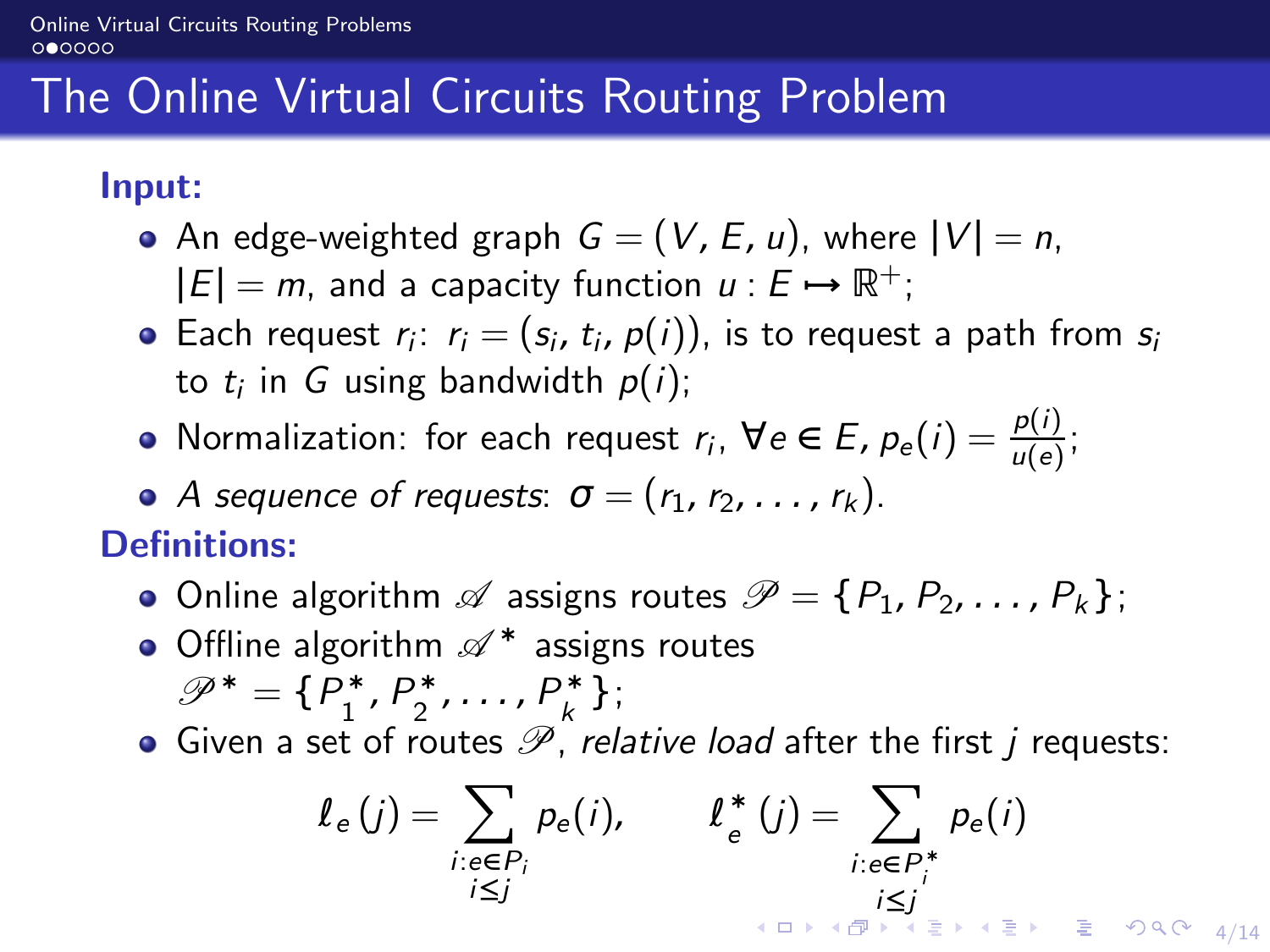# <span id="page-4-0"></span>The Online Virtual Circuits Routing Problem (2)

### Definitions:

- Online algorithm  $\mathscr A$  assigns routes  $\mathscr P = \{P_1, P_2, \ldots, P_k\}$ ;
- Offline algorithm  $\mathscr{A}^*$  assigns routes  $\mathscr{P}^* = \{P_1^*$  $P_1^*$ ,  $P_2^*$  $P_k^*$ , ...,  $P_k^*$  $_{k}^{\ast}$  } ;
- Given a set of routes  $\mathscr P$ , relative load after the first j requests:

$$
\ell_e(j) = \sum_{\substack{i:e \in P_i \\ i \leq j}} p_e(i), \qquad \ell_e^*(j) = \sum_{\substack{i:e \in P_i^* \\ i \leq j}} p_e(i);
$$

Maximum Load:

$$
\lambda(j) = \max_{e \in E} l_e(j), \qquad \lambda^*(j) = \max_{e \in E} l_e^*(j);
$$

Abbreviations:  $\lambda = \lambda (k)$  and  $\lambda^* = \lambda^* (k)$ .

**Objective of**  $\mathscr{A}$ : Minimize  $\lambda/\lambda^*$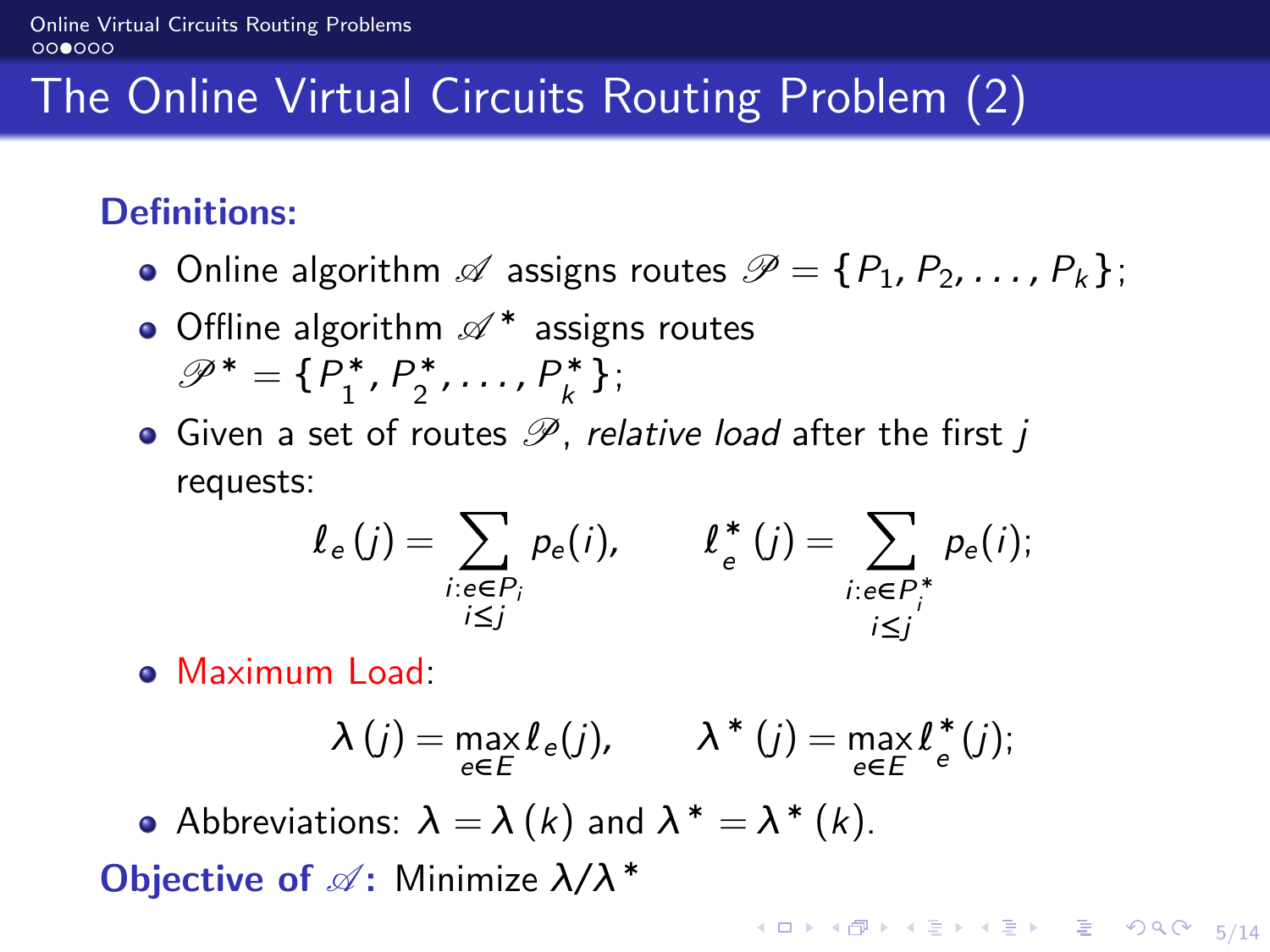#### Algorithm 1 Algorithm ASSIGN-ROUTE

- 1: **procedure** ASSIGN-ROUTE( $p, s, t, G, \vec{l}, \Lambda, \beta$ )
- 2:  $\gamma^*\Lambda$ : current estimate of  $\lambda^*$ ;
- 3:  $\frac{1}{8}$ : designed performance guarantee of the algorithm;
- 4:  $\forall e \in E, p_e := \frac{p}{\mu(e)}$ u(e) ; *.* Normalize each given bandwidth
- 5:  $\forall e \in E$ ,  $\tilde{p}_e := \frac{\rho_{\epsilon}^2}{\Lambda}$ Λ ; *.* Normalization by Λ 6:  $\forall e \in E, \tilde{\ell}_e := \frac{\tilde{\ell}_e}{\Lambda}$ 
	- ; *.* Normalization by Λ

7: 
$$
\forall e \in E; c_e := a^{\tilde{l}_e + \tilde{p}_e} - a^{\tilde{l}_e};
$$

8: Let P be the shortest path from s to t in G w.r.t. costs  $c_{\epsilon}$ ;

9: if 
$$
\exists e \in P : l_e + p_e > \beta \land
$$
 then

10:  $b := \text{fail}$ 

11: else

12: 
$$
\forall e \in P : l_e := l_e + p_e; b := \text{success};
$$
  
return  $(P, \vec{l}, b);$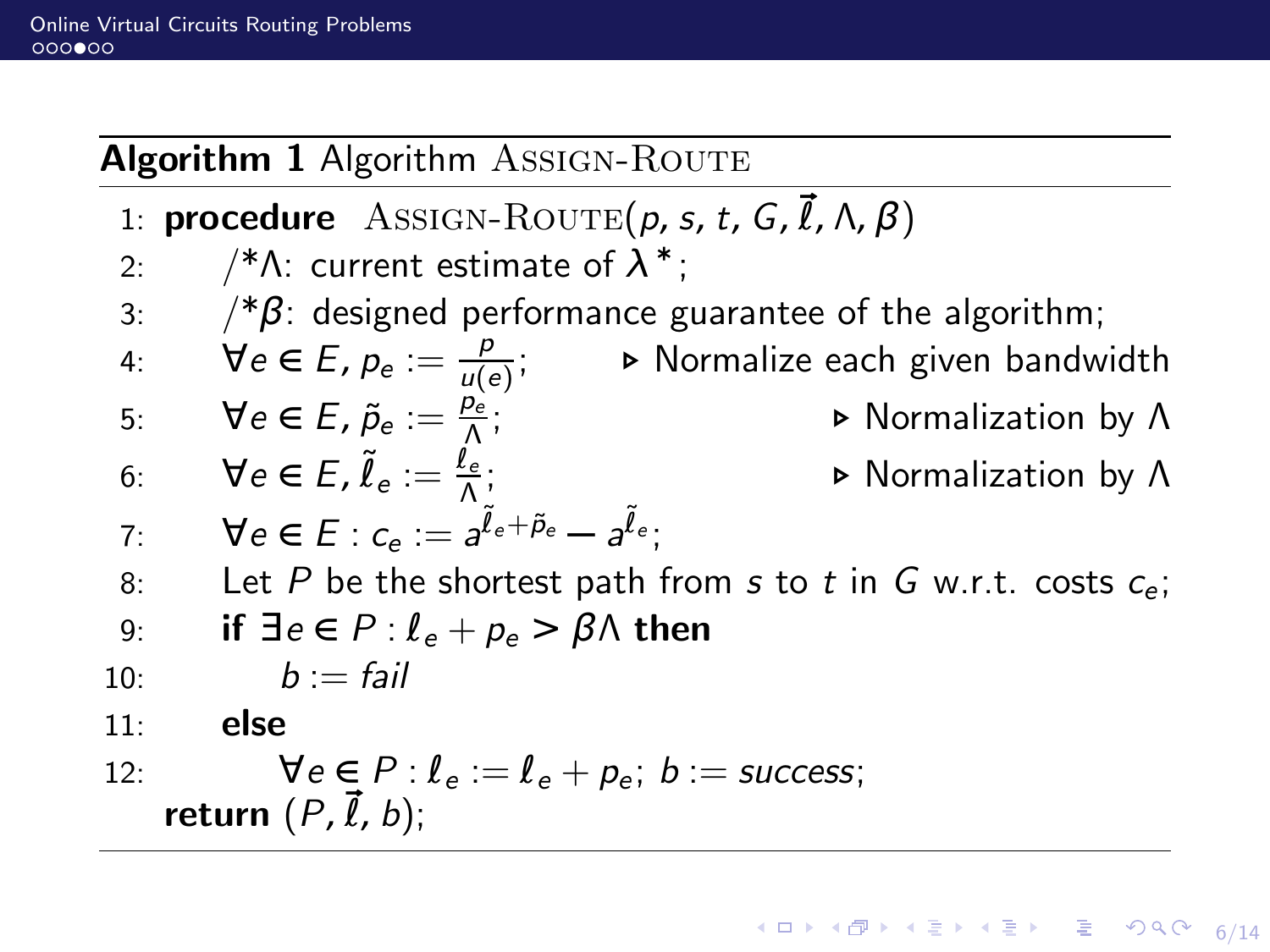## Competitive Ratio Analysis for ASSIGN-ROUTE

#### Theorem 1.1

If  $\lambda^* \leq \Lambda$ , then there exits  $\beta = O(\log n)$  such that Algorithm ASSIGN-ROUTE never fails. Thus, the relative load on an edge never exceeds βΛ

#### Proof.

- Assume we know  $\Lambda$ , s.t.,  $\lambda^*(j) \leq \lambda^* \leq \Lambda$
- Consider state after j request, where 1 **≤** j **≤** k **−** 1
- Define potential function:

$$
\Phi(j) = \sum_{e \in E} \alpha^{\tilde{\ell}_e(j)} \left( \gamma - \tilde{\ell}_e^*(j) \right), \text{ where constants: } \alpha, \gamma > 1;
$$

First to show Φ is not increasing if λ <sup>∗</sup> **≤** Λ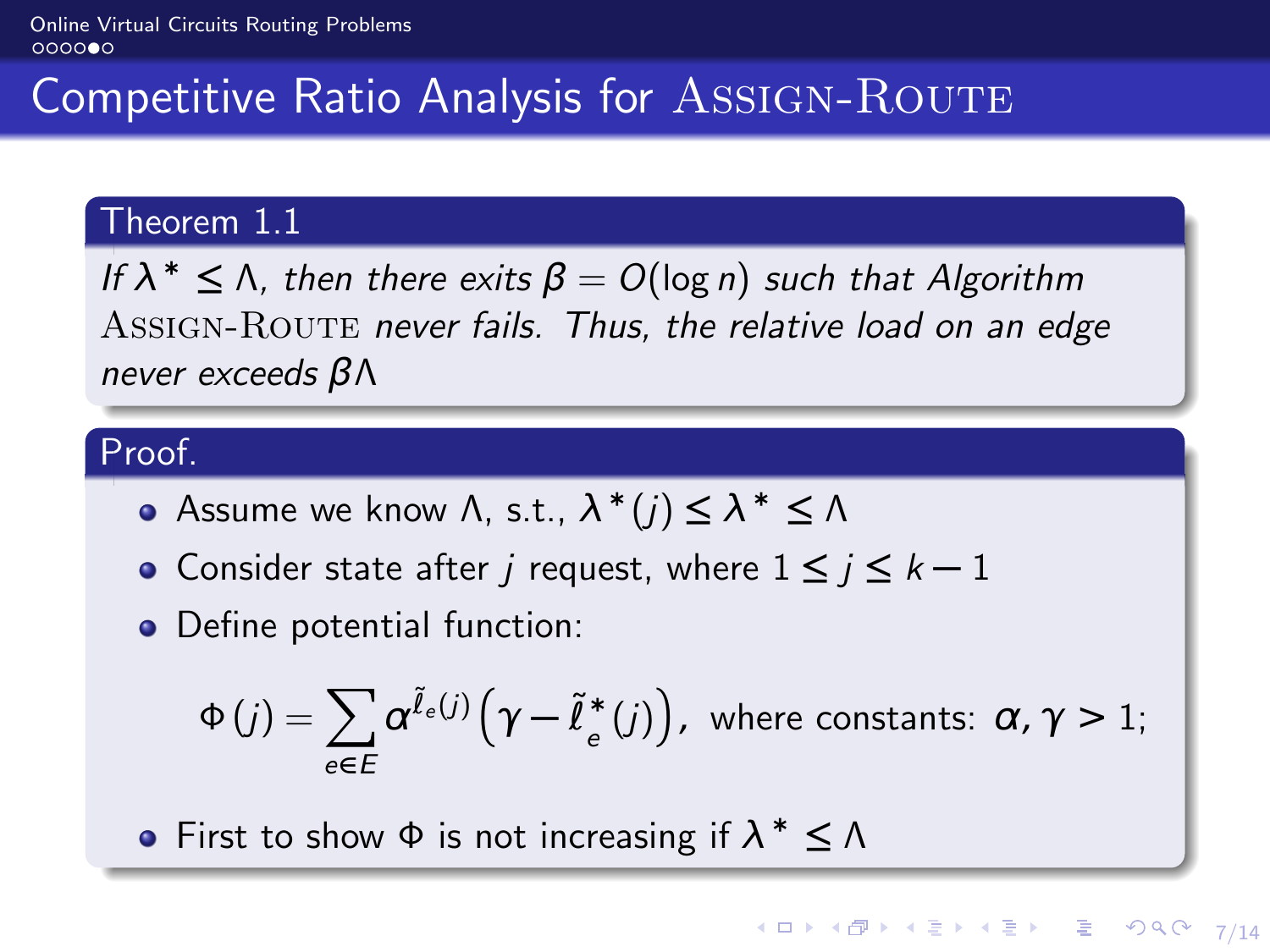### [Online Virtual Circuits Routing Problems](#page-2-0)<br>000000

### Competitive Ratio Analysis for ASSIGN-ROUTE

### Proof (Cont.)

Let online (offline) algorithm assign the route  $P_{j+1}$   $(P_{j+1}^*)$  to the  $(j + 1)$ -th request;

$$
\Phi(j) = \sum_{e \in E} \alpha^{\tilde{\ell}_e(j)} \left( \gamma - \tilde{\ell}_e^*(j) \right)
$$

• Compute  $\Phi(i+1) - \Phi(i)$  as follows:

$$
\sum_{e\in P_{j+1}}\!\Big(\gamma\!-\!\widetilde{\ell}_e^*\left(j\right)\!\Big)\!\Big(\alpha^{\widetilde{\ell}_e\left(j+1\right)}\!-\!\alpha^{\widetilde{\ell}_e\left(j\right)}\Big)\!-\!\sum_{e\in P_{j+1}^*}\alpha^{\widetilde{\ell}_e\left(j+1\right)}\tilde{\rho}_e\!\left(j+1\right)
$$

• By  $(x + Δ(x))(y + Δ(y)) = yΔ(x) + (x + Δ(x))Δ(y)$ 

• Let 
$$
x = \alpha^{\tilde{l}_e(j)}
$$
,  $y = (\gamma - \tilde{l}_e^*(j))$ 

 $\triangle$  (x) and  $\triangle$ (y) denote the changed values of x and y between  $\Phi(i)$  and  $\Phi(i+1)$ .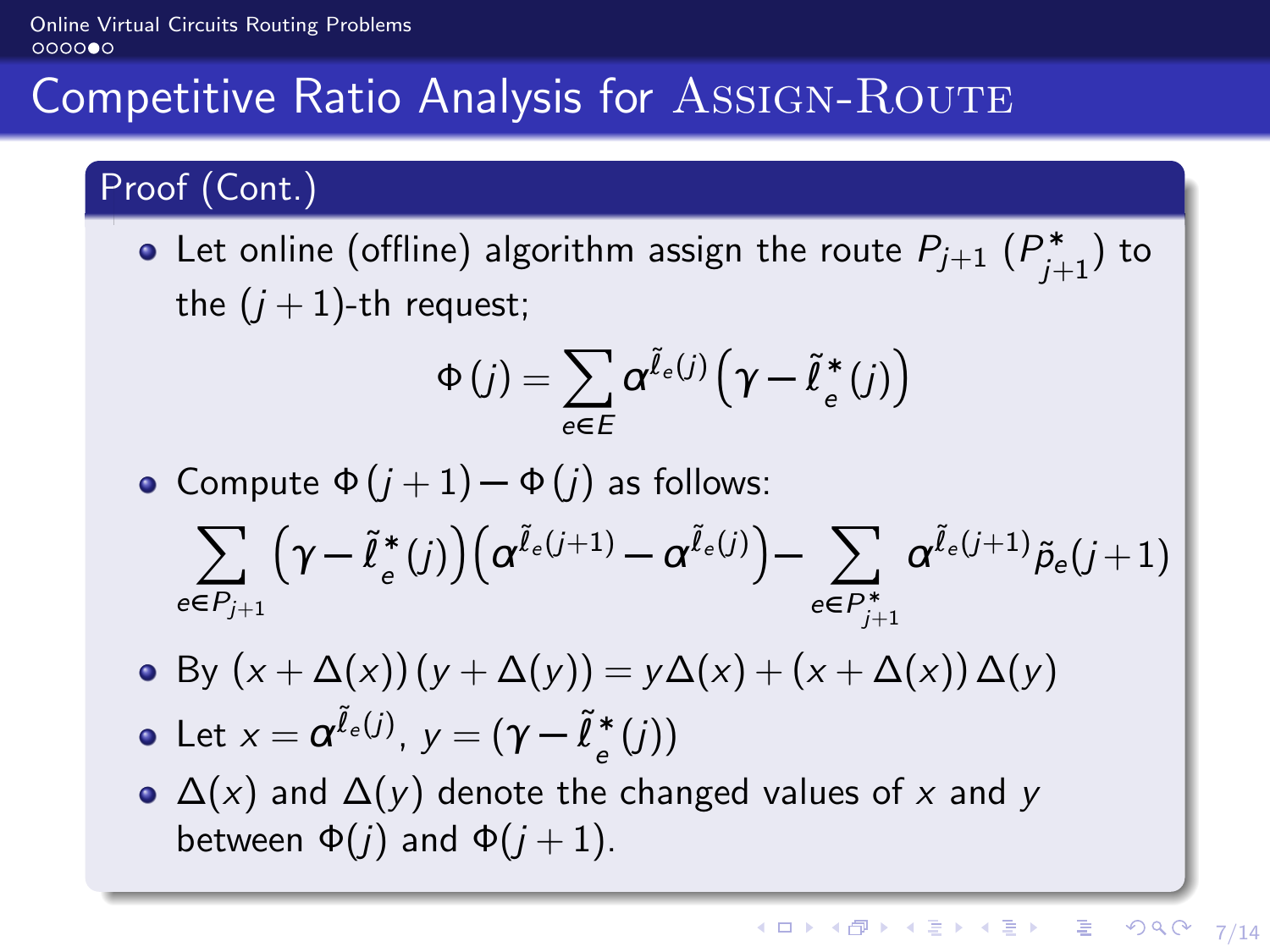### [Online Virtual Circuits Routing Problems](#page-2-0)<br>000000

## Competitive Ratio Analysis for ASSIGN-ROUTE

### Proof (Cont.)

- Let online (offline) algorithm assign the route  $P_{j+1}$   $(P_{j+1}^*)$  to the  $(j + 1)$ -th request;
- Bound  $\Phi(j+1) \Phi(j)$  as follows:

$$
\sum_{e \in P_{j+1}} \left(\gamma - \tilde{\ell}_e^*(j)\right) \left(\alpha^{\tilde{\ell}_e(j+1)} - \alpha^{\tilde{\ell}_e(j)}\right) - \sum_{e \in P_{j+1}^*} \alpha^{\tilde{\ell}_e(j+1)} \tilde{\rho}_e(j+1) \\
\leq \sum_{e \in P_{j+1}} \gamma \left(\alpha^{\tilde{\ell}_e^*(j) + \tilde{\rho}_e(j+1)} - \alpha^{\tilde{\ell}_e(j)}\right) - \sum_{e \in P_{j+1}^*} \alpha^{\tilde{\ell}_e(j)} \tilde{\rho}_e(j+1) \\
\leq \sum_{e \in P_{j+1}^*} \left(\gamma \left(\alpha^{\tilde{\ell}_e^*(j) + \tilde{\rho}_e(j+1)} - \alpha^{\tilde{\ell}_e(j)}\right) - \alpha^{\tilde{\ell}_e(j)} \tilde{\rho}_e(j+1)\right) \\
= \sum_{e \in P_{j+1}^*} \alpha^{\tilde{\ell}_e(j)} \left(\gamma \left(\alpha^{\tilde{\rho}_e(j+1)} - 1\right) - \tilde{\rho}_e(j+1)\right).
$$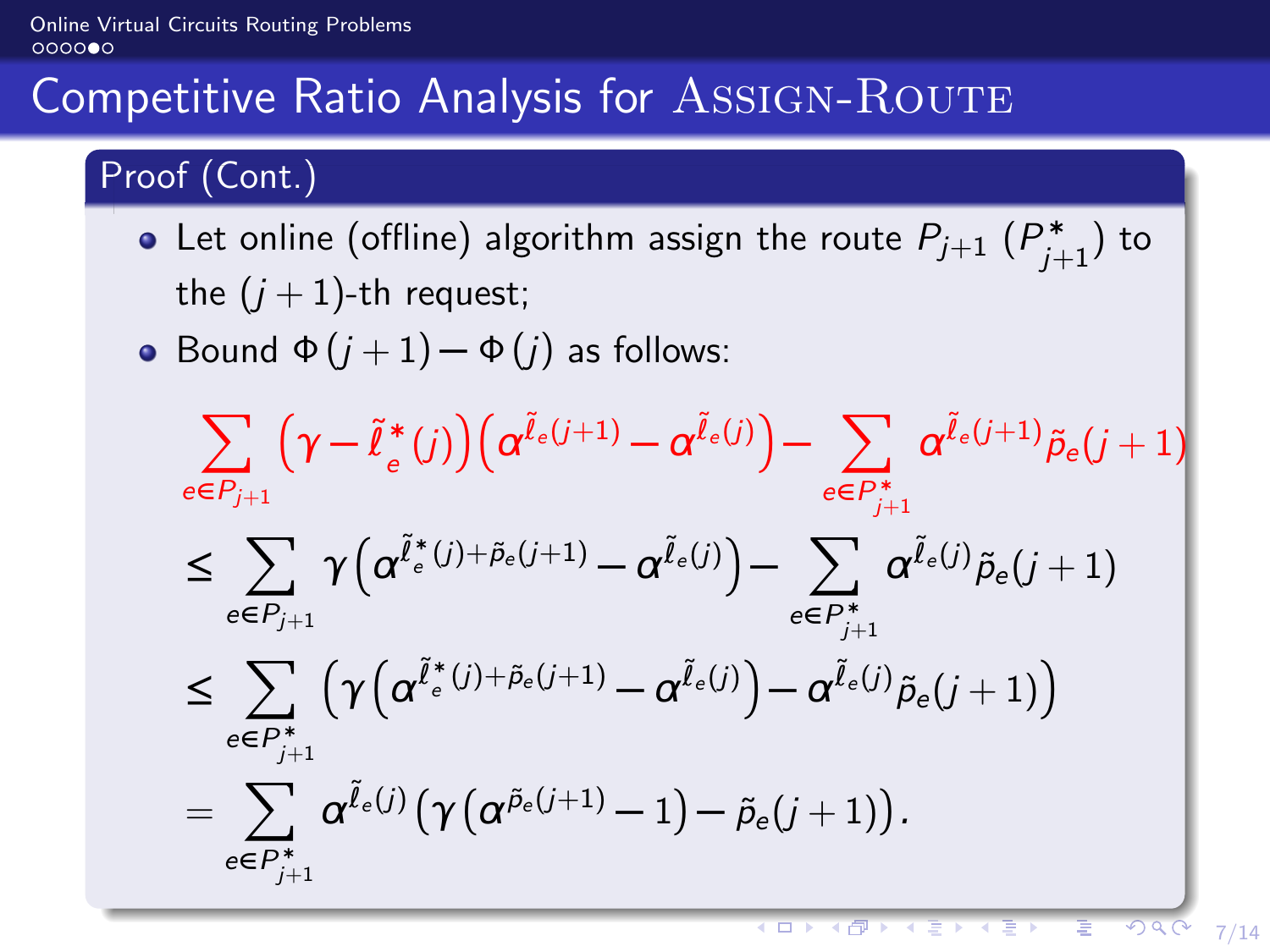[Online Virtual Circuits Routing Problems](#page-2-0)  $0000$ 

## Competitive Ratio Analysis for ASSIGN-ROUTE Proof (Cont.)

$$
\Phi(j+1) - \Phi(j) \le \sum_{e \in P_{j+1}^*} \alpha^{\tilde{\ell}_e(j)} \left( \gamma \left( \alpha^{\tilde{p}_e(j+1)} - 1 \right) - \tilde{p}_e(j+1) \right)
$$

- Offline assigns the route  $P_{j+1}^*$  for the  $(j+1)$ -th request, then  $\forall e \in P_{j+1}^* : 0 \le \tilde{p}_e(j+1) \le \lambda^* / \lambda \le 1.$
- To prove  $\Phi(i+1) \Phi(j) \leq 0$ , we need to show  $\gamma(\alpha^x-1) \le x$  for  $x \in [0,1]$ . It is true for  $\alpha = 1 + 1/\gamma$

• Clearly, 
$$
\Phi(0) = \gamma m
$$
;

- $\textsf{Recall}~\Phi\left(j\right)=\sum_{e\in E}\alpha^{\tilde{\ell}_{e}\left(j\right)}\Bigl(\gamma-\tilde{\ell}_{e}^{*}\Bigr)$  $\binom{*}{e}(j)$  and  $\tilde{\ell}^*_{e}$  $(e^*(j) ≤ 1)$
- $\textsf{Thus, } Φ(j) = \sum_{e \in E} \pmb{\alpha}^{\tilde{\ell}_e(j)} \Big(\pmb{\gamma} \tilde{\ell}_e^*$  $\binom{*}{e}(j)$   $\leq \gamma m$
- Since  $\gamma > 1$ , then  $\max_{e \in E} l_e(k) \leq \Lambda \cdot \log_a \left( \frac{\gamma m}{\gamma - 1} \right)$  $\left(\frac{\gamma_m}{\gamma-1}\right) = O\left(\Lambda\log n\right).$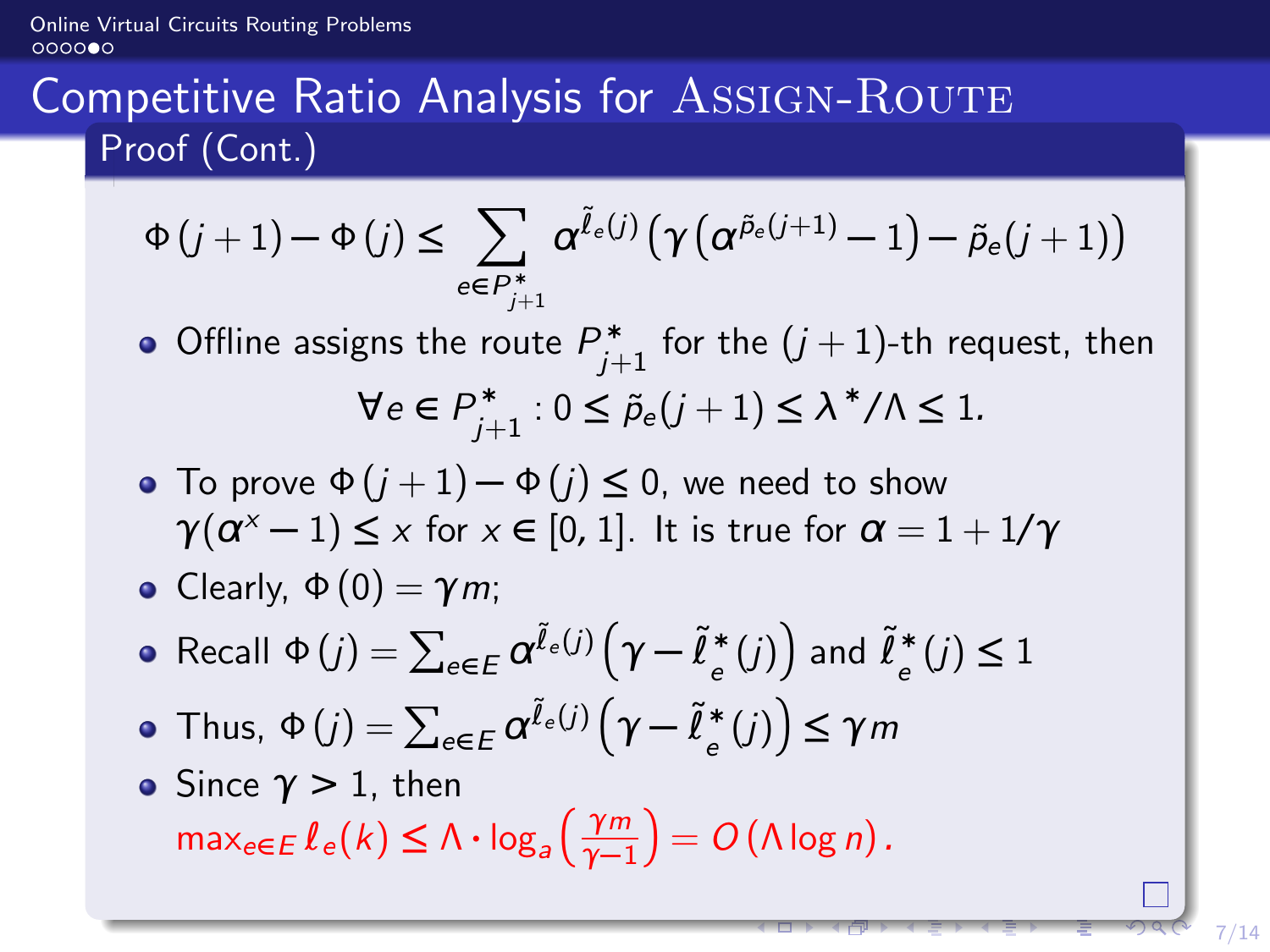## Competitive Ratio Analysis for ASSIGN-ROUTE

- How to decide  $Λ$ : easy to approximate  $Λ$  by at most four;
- First stage:  $\Lambda = \min_e \tilde{p}_e(1) = \min_e p(1)/u(e)$
- $\bullet$  Iterates: A new stage starts when  $\Lambda$ SSIGN-ROUTE fails, and double the value of Λ and ignore all requests routed in previous phases.
- In the final stage: we can have Λ **≤** 4λ ∗

#### Theorem 1.1

Algorithm ASSIGN-ROUTE can achieve  $O(\log n)$ -competitive ratio with respect to load.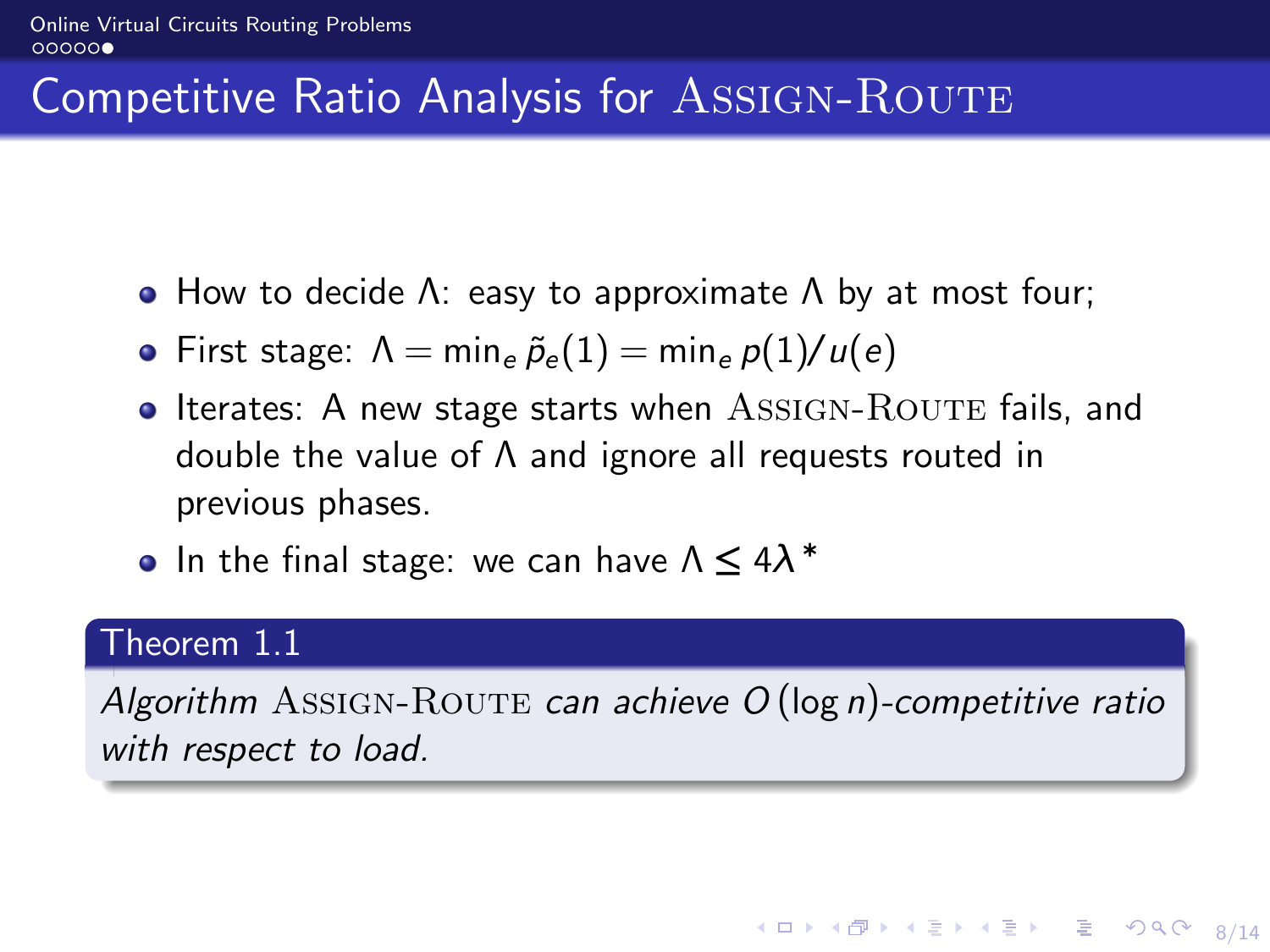# <span id="page-11-0"></span>Lower Bound  $\Omega$  (log *n*) for Routing

- **•** Directed network:  $\exists u, v \in V$ , s.t.,  $c(u, v) \neq c(v, u)$ ;
- Lower bound  $\Omega(\log n)$ : there exists a special case for directed network, where the load of online algorithm cannot be better than optimal algorithm by the factor  $log n$
- Oblivious adversary: generate requests independently of the outcome of online algorithm
- The lower bound also holds randomized algorithm against an oblivious adversary

9/14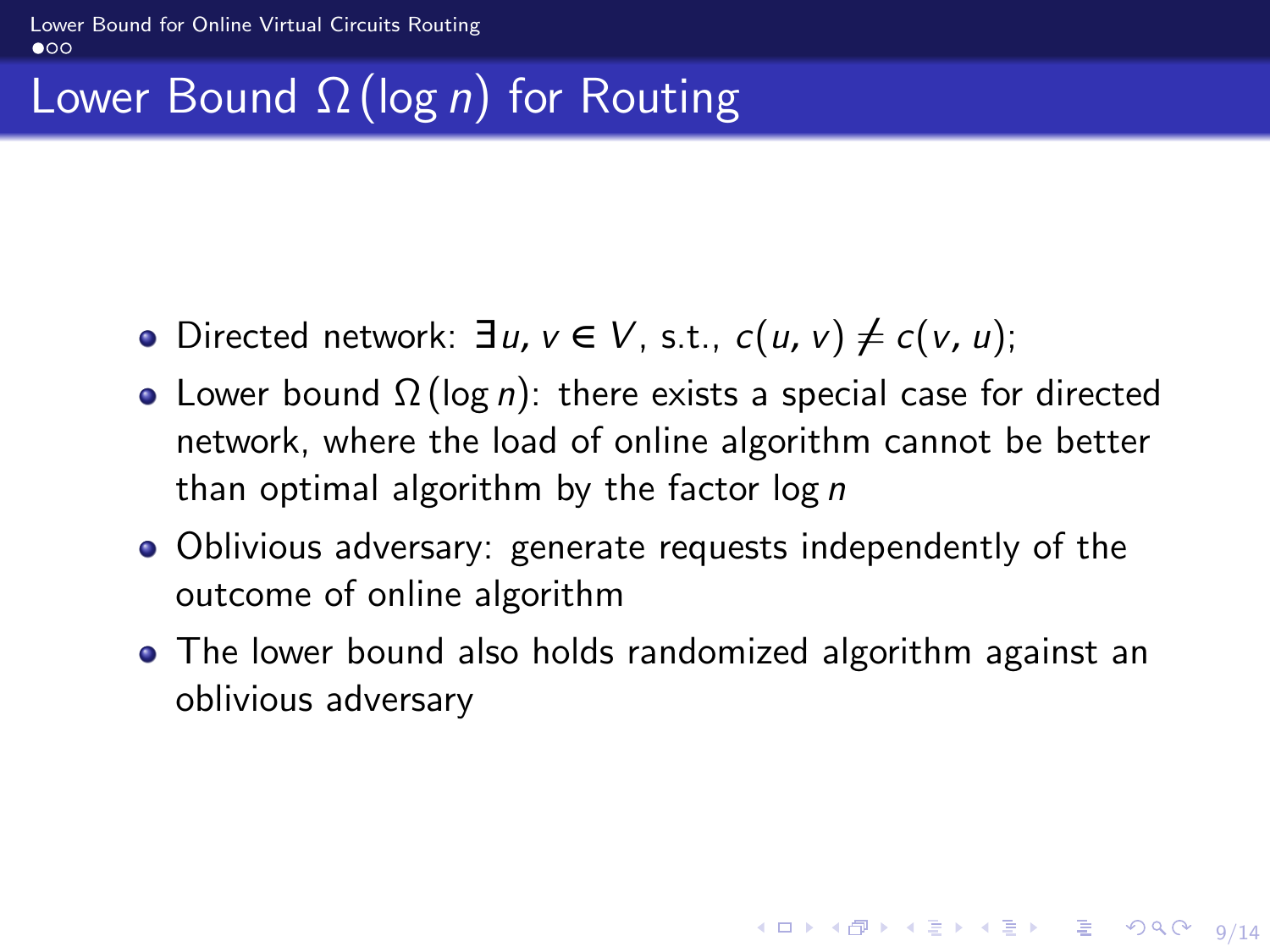# Proof of Lower Bound  $\Omega$  (log *n*)

- The source  $s \in V$ , and *n* nodes  $V' = \{v_1, \ldots, v_n\}$ , s.t.,  $(s, v_i)$  ∈ E, where  $v_i$  ∈  $V'$ ;
- For each  $1 \le i \le \log n$ , divide  $V'$  to  $2^{i-1}$  sets  $V_{i,j}$ :
	- for each  $j=1,\ldots$  ,  $2^{j-1}$ , there is a sink  $S_{i,j},$  and each node in the current set  $V_i$ ; has a link to  $S_i$ ;
- Each link has a unit capacity.
- For each phase  $1 \le i \le \log n$ ,  $n/2^i$  requests from s to a sink  $S_{i,j}$  for  $1 \leq j \leq 2^{i-1}$  and each request needs a unit bandwidth.
- $\bullet$  To show: online algorithm causes log  $n/2$  load on some edge  $(s, v_j)$ , where  $v_j \in V'$ , but optimal (offline) algorithm has the load one on all edges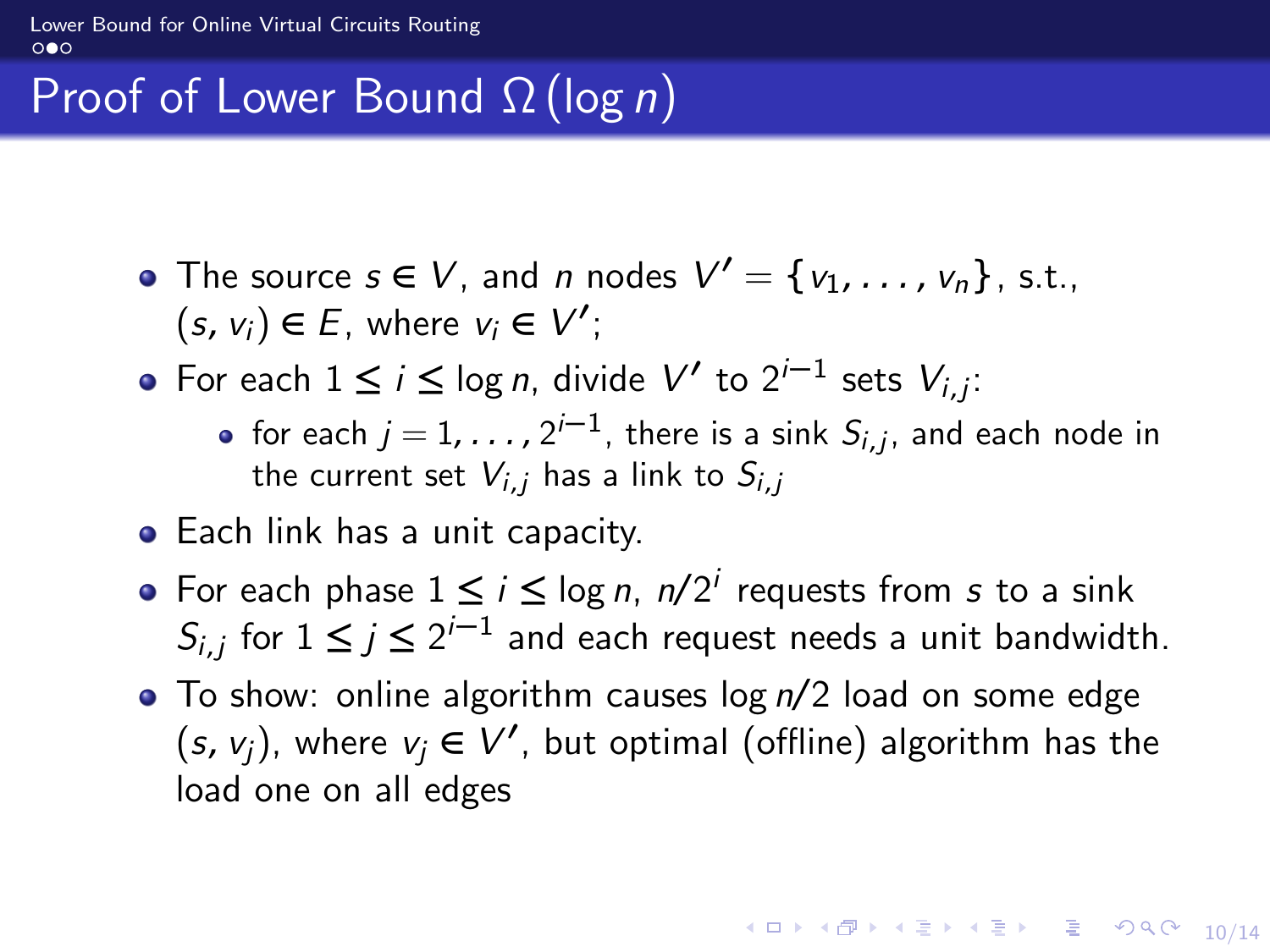[Lower Bound for Online Virtual Circuits Routing](#page-11-0)  $\circ \circ \bullet$ 

# Proof of Lower Bound  $\Omega$  (log n) (2)

- $\bullet$  Offline: there are at most n requests, we could find n edge-disjoint paths.
- Claim for online: at the end of phase i, for the sink  $S_{i,j}$ , the average of expected load for  $(s, v_1)$ , where  $v_1 \in V_{i,j}$ , is  $\geq i/2$ 
	- For  $1 \leq i \leq \log n$ , it holds for  $i = 1$
	- Assume it holds for the phase  $i$ , s.t., the average expected load for nodes in  $V_{i,j}$  is  $i/2$ , where  $|V_{i,j}| = n/2^{i-1}$ .
	- Now, at the phase  $i + 1$ , let  $V_{i,j} = V_{i+1,j'} \cup V_{i+1,j'+1}$ , where  $|V_{i+1,j'}| = |V_{i,j}|/2 = n/2^i;$
	- There are  $n/2^{i+1}$  requests for nodes in  $V_{i+1,j'}$  (sink  $S_{i+1,j'}$ )
	- Thus, the average expected load for nodes in  $V_{i+1,j'}$ :  $i/2 + 1/2 = (1 + i)/2$  (claim is true)
	- Finally, for the last phase  $i = \log n$ , then the load is at last  $log n/2$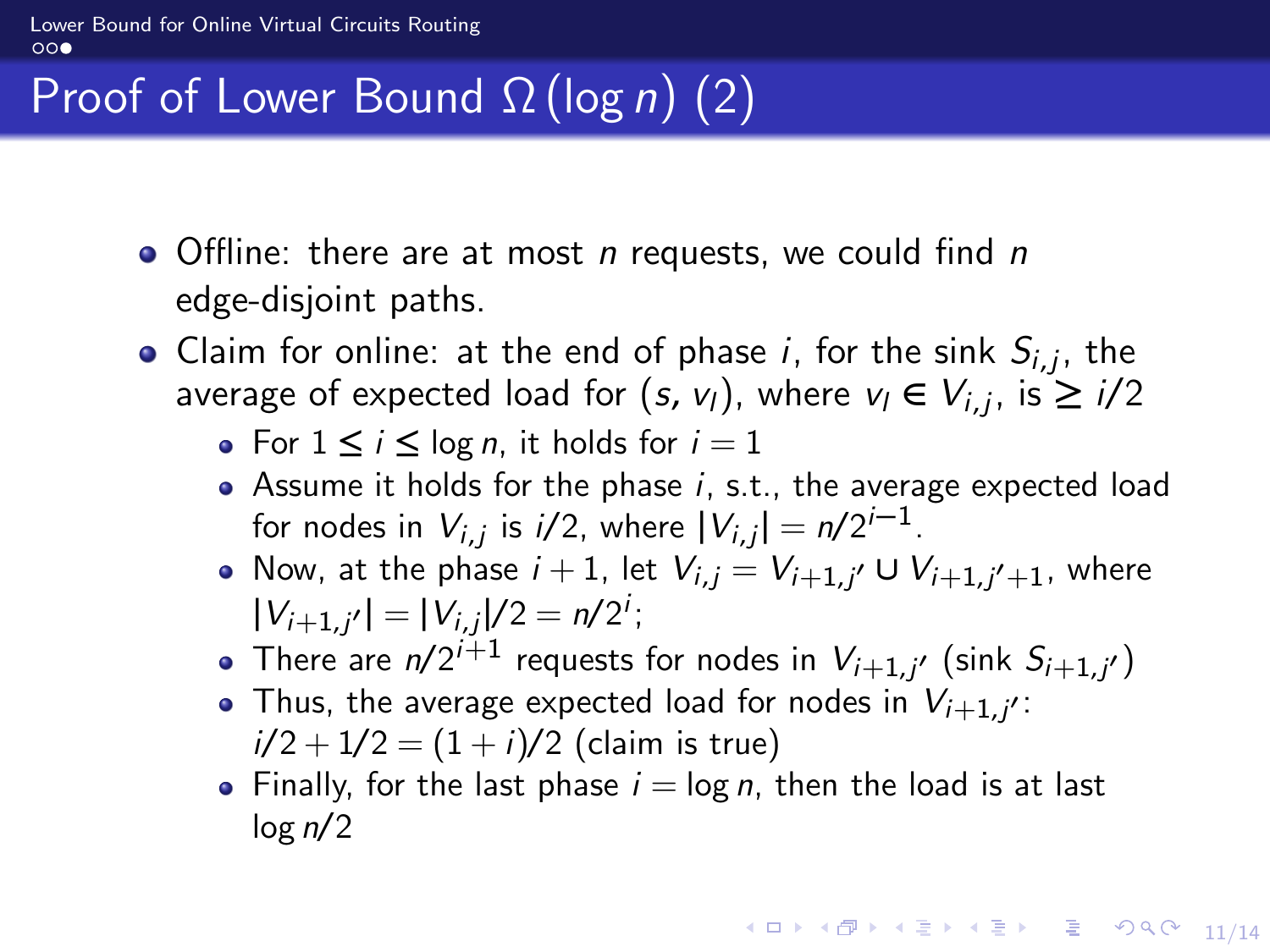# <span id="page-14-0"></span>Doubling Approach

#### Theorem 3.1

For any load balancing problem, let  $ALG_{\Lambda}$  be a parameterized online algorithm satisfying  $OPT(σ) ≤ Λ ⇒ ΛLG<sub>Λ</sub>(σ) ≤ c ⋅ Λ$ . Then there is an algorithm  $ALG$  s.t., for all  $\sigma$ ,  $ALG(\sigma) \leq 4c \cdot OPT(\sigma)$ .

- ALG executes in stages, each stage correspond to the most recent estimate of Λ.
- Stage 0,  $\Lambda_0 = \text{OPT}(i = 0)$ , easy to compute the optimal for the first job.
- Each stage j, ALG uses  $\text{ALG}_{\Lambda}$  to assign jobs until it fails and start a new stage by doubling Λ (ignoring previous stages for assigning jobs)
- Stage k,  $\Lambda = 2^k \Lambda_0$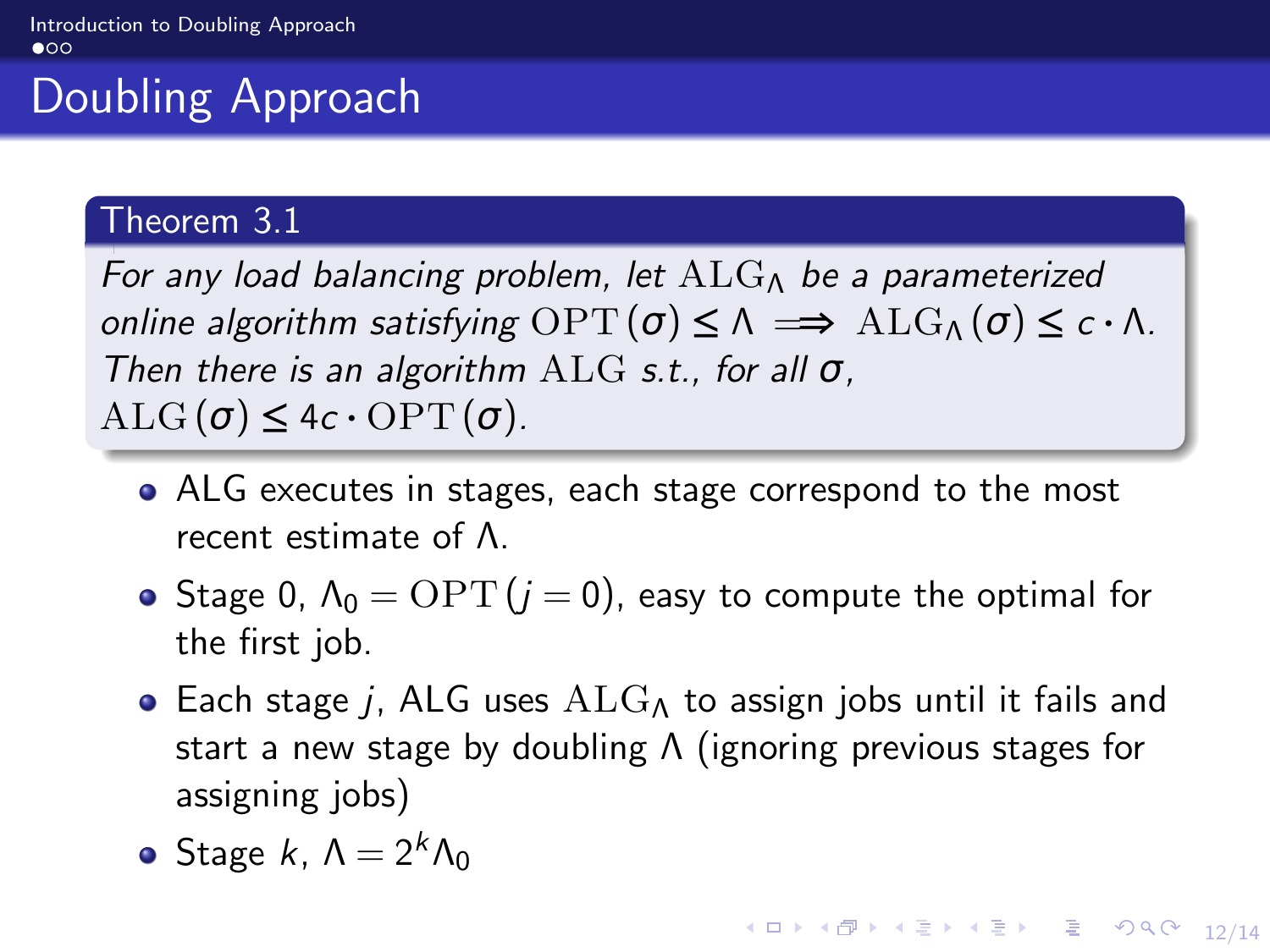# Proof of Doubling Approach

#### Proof.

- **•** To prove  $\text{ALG}(\sigma) \leq 4c \cdot \text{OPT}(\sigma)$  for any sequence  $\sigma$
- Suppose  $ALG$  terminates at the stage  $h$ .
- **•** If  $h = 0$ , it is clear  $\text{ALG}(\sigma) \leq c \cdot \text{OPT}(\sigma)$
- Let r be the first job for the stage h, and  $\sigma_i$  denotes the subsequence processed in stage j
- **•** Clearly, stage *h* − 1 failed on  $\sigma_{h-1}r$ , while ALG<sub>Λ</sub> has  $Λ = 2<sup>h-1</sup>Λ<sub>0</sub>$
- Thus,  $\text{OPT}(\sigma) \ge \text{OPT}(\sigma_{h-1}r) > 2^{h-1}\Lambda_0$
- Moreover ALG  $(\sigma) = \sum_{n=1}^{h}$  $j=0$  $\text{ALG}(\sigma_j) \leq \sum_{i=1}^{h}$  $j=0$  $c\cdot 2^j\Lambda_0=c\left(2^{h+1}-1\right)\Lambda_0$